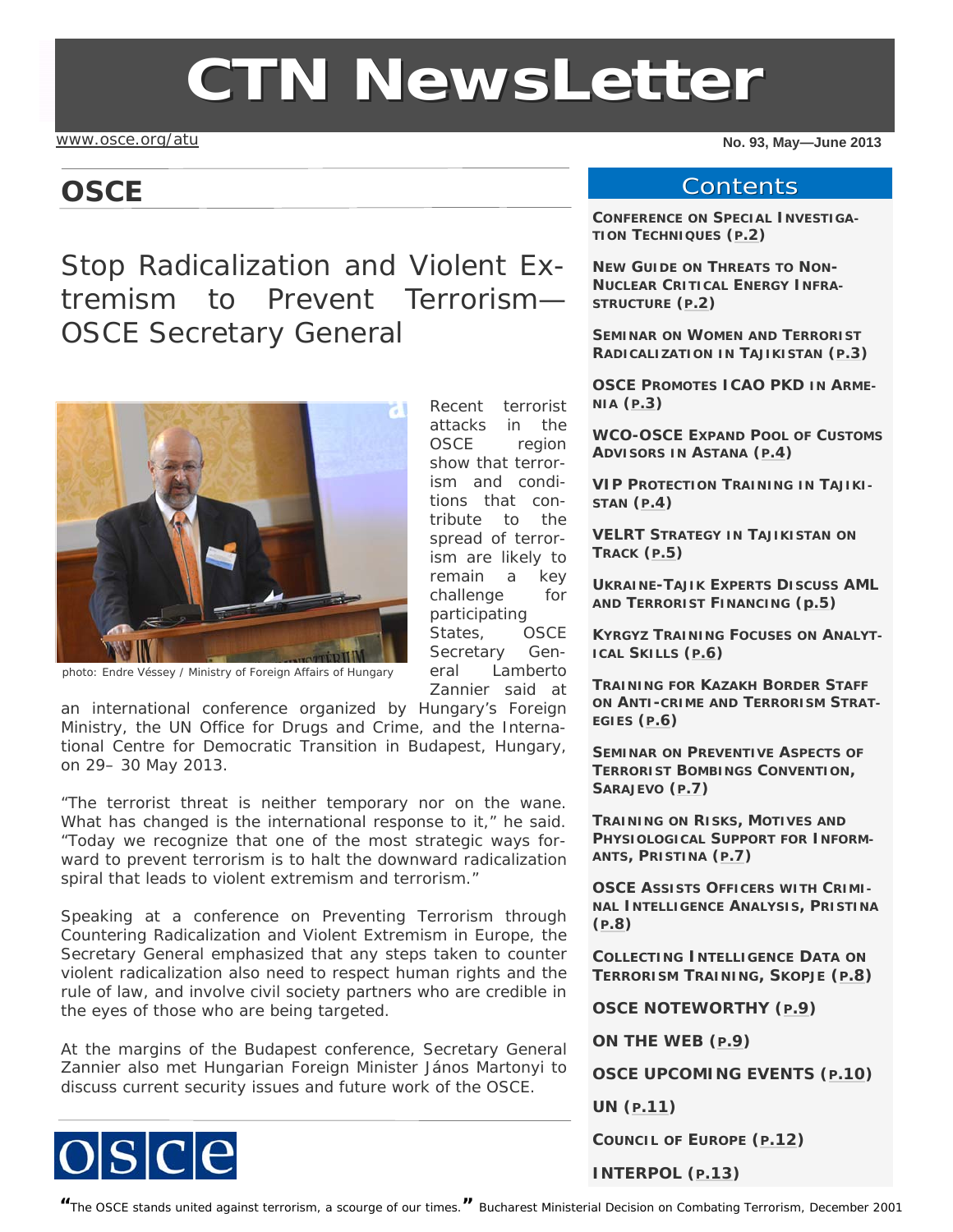# loisicle

#### <span id="page-1-0"></span>**OSCE**

# OSCE Supports International Dialogue on Special Investigation Techniques

On 14-15 May 2013 TNTD/ATU co-organized the *Conference on the Use of Special Investigations Techniques (SIT) to Combat Terrorism and other Forms of Serious Crime*, held in Strasbourg jointly with the Council of Europe (CoE), the United Nations Counter Terrorism Executive Directorate (UN CTED) and the League of Arab States (LAS).

The objective of the conference was to discuss new challenges related to the use of SIT, tentatively with the purpose of updating the Recommendation 10 (2005) of the CoE Committee of Ministers (Special Investigation Techniques in Relation to Serious Crimes Including Acts of Terrorism). Over 114 experts from 46 countries, eight international and regional organizations, civil society, academia and business community participated in the conference.

In his opening speech, the OSCE Chairmanship's representative referred to the *Consolidated Framework for the Fight against Terrorism* as an important milestone for the OSCE. The Head of the TNTD/ATU moderated the panel entitled "*Turning intelligence into evidence*". ODIHR's Head of Human Rights Department presented on the potential impact of SiTs on the protection of human rights and informed about the upcoming OSCE (ODIHR and TNTD) publication on counter-terrorism investigations and human rights. More information on the event can be found [here.](http://www.coe.int/t/dlapil/codexter/sitconference_en.asp) For more information contact [Ma](mailto:Manuel.Marion@osce.org)[nuel.Marion@osce.org](mailto:Manuel.Marion@osce.org)

Good Practices Guide on Non-Nuclear Critical Energy Infrastructure Protection (NNCEIP) from Terrorist Attacks Focusing on Threats Emanating from Cyberspace



 $0<sub>5</sub>$  ceremon-

# OSCE Guide Emphasizes Cyber Threats to Non-Nuclear Critical Energy Infrastructure

The TNTD/ATU has published a new *Good Practices Guide on Non-Nuclear Critical Energy Infrastructure Protection (NNCEIP) from Terrorist Attacks Focusing on Threats Emanating from Cyberspace*.

The Guide focuses on raising awareness of the significance of non-nuclear critical energy infrastructure and the extent to which it is threatened by cyber -related terrorist attacks, with some discussion of other types of threats. It explores key policy issues and challenges and presents good practices for government policy-makers, as well as private-sector owners and operators.

The Guide catalogs policies, practices, and institutional arrangements to improve the cybersecurity of energy infrastructure and promotes a cooperative, integrated, and risk-based approach. It also shows there is growing interest in greater national and international co-operation and information exchange between public agencies and private owners and operators of this essential infrastructure to help address the threat of cyber-related attacks.

The project was sponsored by the United States, and work on the Guide involved a number of experts from the public and private sectors. A Russian-language version is forthcoming. The Guide can be downloaded from the OSCE website: <http://www.osce.org>and <http://www.osce.org/home/103539>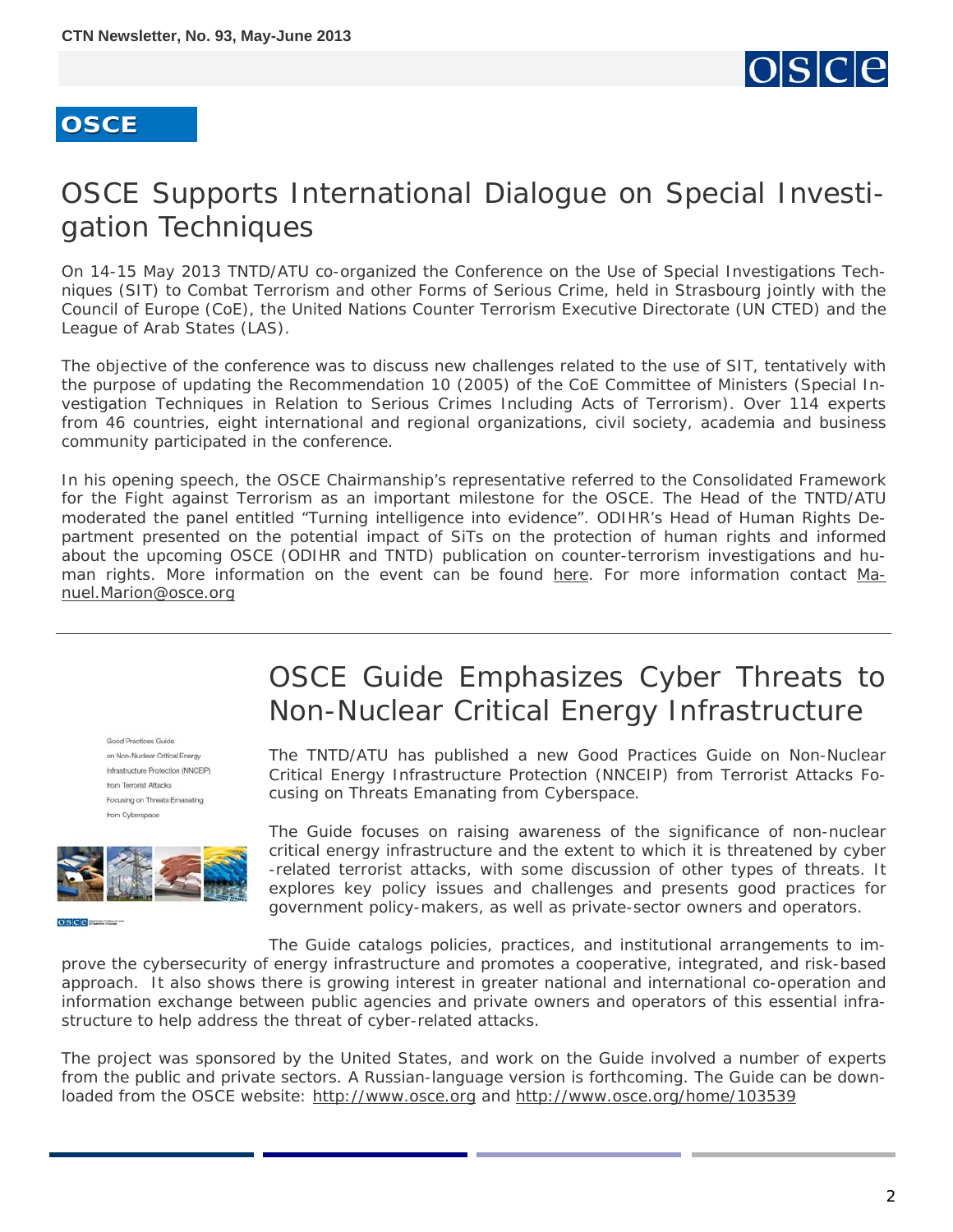

# <span id="page-2-0"></span>OSCE Discusses Women and Terrorist Radicalization in Tajikistan

On 18-19 June 2013, TNTD/ATU and the OSCE Office in Tajikistan co-organized a *Seminar on Women and Terrorist Radicalization* bringing together over 50 national and international experts to discuss gender perspectives in preventing terrorism, in particular the roles and empowerment of women in countering VERLT.

Participants included 26 civil society representatives from throughout Tajikistan, including 16 women, as well as experts from the Women and Family Affairs Committee, the Religious Affairs Committee, the Youth Affairs Committee, the State Committee for National Security, the Ministry of Internal Affairs and the Security Council of the Republic of Tajikistan.

The discussions elaborated in particular on the following issues: The potential early warning and first responder role of women in their families and communities; the need to improve women's access to religious education and to other sources of information for them to be able to identify extremist narratives and seek support; the need to identify, network and amplify existing grassroots civil society initiatives focused on youth, conflict resolution and women empowerment; the need to actively challenge extremist narratives that are antagonistic with tolerance, freedom of beliefs, freedom of expression and gender equality.

The seminar was organized as part of TNTD/ATU Series of National Seminars on Countering VERLT and as follow-up to the joint Secretariat-ODIHR Expert Roundtables on Preventing Women Terrorism Radicalization (12 December 2011, Vienna) and on the Role and Empowerment of Women in Countering VERLT (12-13 March 2012, Vienna).

For more information contact [Mehdi.Knani@osce.org](mailto:Mehdi.Knani@osce.org) 

# OSCE Promotes ICAO Public Key Directory in Armenia



On 21-23 May 2013, TNTD/ATU in co-operation with the OSCE Office in Yerevan organized a seminar promoting Armenia's participation in the International Civil Aviation Organization Public Key Directory (ICAO PKD).

The event gathered twenty Armenian representatives from passport, border and police authorities to learn about the many benefits of the ICAO PKD - a multilateral technical platform that allows border officials to prove quickly and efficiently that a passport chip has not been tampered with.

The seminar highlighted the inseparable link between electronic Passports and the ICAO PKD and their joint implemen-

tation as a best practice, and therefore had particular relevance for Armenia following the introduction of biometric passports in 2012.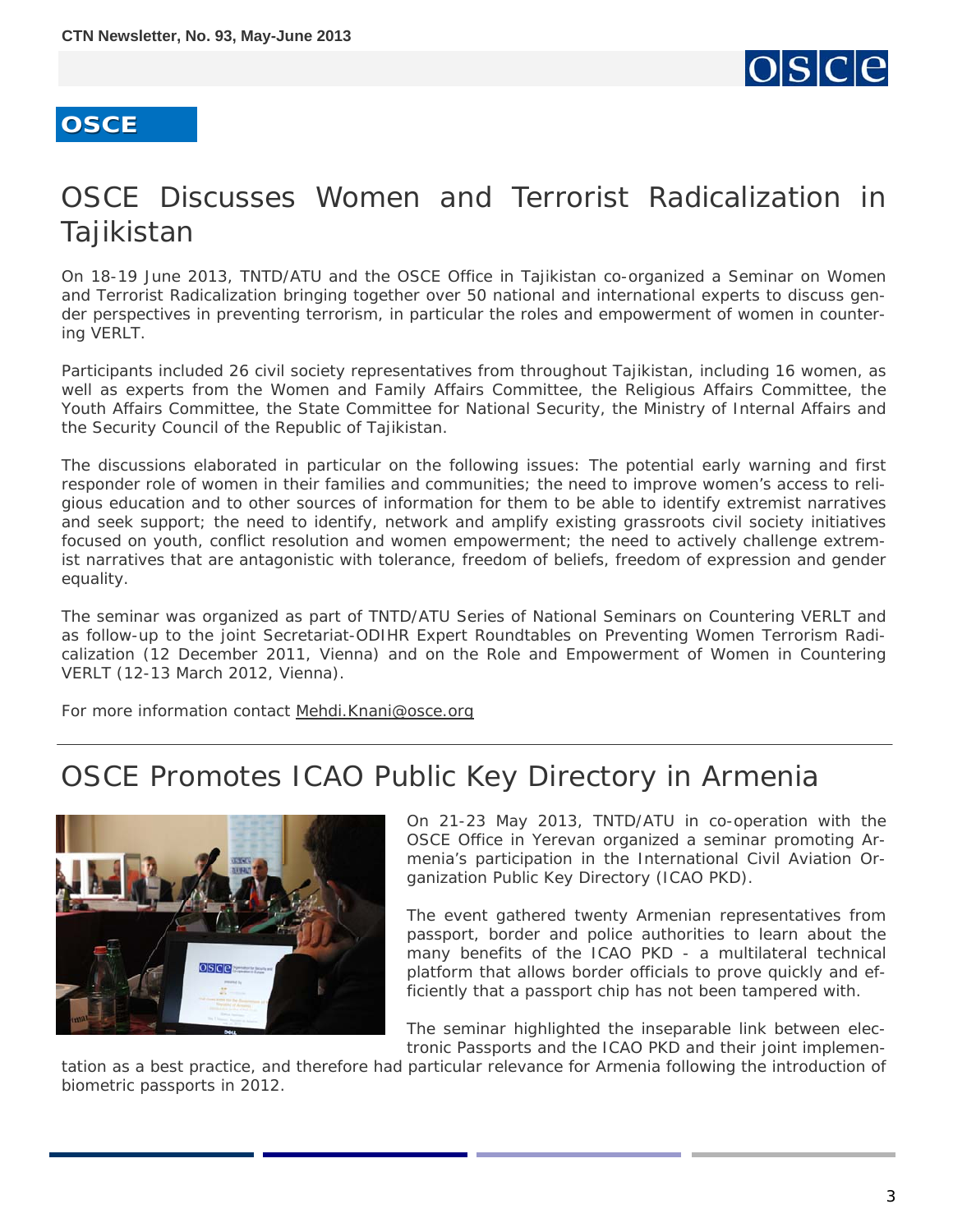

<span id="page-3-0"></span>The seminar was organized in line with OSCE Ministerial Council Decision on Travel document Security – ICAO Public Key Directory (MC.DEC/11/09) and was designed to provide Armenian officials with all the necessary information to support their participation in the ICAO PKD.

For more information contact [Paul.Picard@osce.org](mailto:Paul.Picard@osce.org)

# WCO-OSCE Identifies Russian-speaking Customs Modernization Advisors at Workshop in Astana

On 18-21 June 2013, TNTD/ATU and the World Customs Organization (WCO) co-organized a regional workshop in Astana, Kazakhstan, as part of accrediting Russian-speaking Customs Modernization Advisors.

In the context of the WCO's ongoing efforts to implement Phase II of the Columbus Programme, the WCO has been working to set up a pool of experts who can advise and support national Customs Authorities on behalf of the WCO. The aim of the Astana workshop was to identify suitable experts with sound knowledge of various WCO instruments and standards, as well as a good understanding about the holistic approach to capacity-building and organizational development.

Twelve national customs officers from eight countries participated in the workshop, and as a result of the workshop, five have been admitted to the next stage of the WCO accreditation process. In addition, most of the remaining experts have been considered for possible accreditation as Technical Operational Advisors - another category of advisors very much in demand during Phase II of the Columbus Programme.

This workshop was the last of a series of national and sub-regional workshops under the OSCE project on "Support of the Second Phase of the WCO's Columbus Customs Capacity Building Programme in the OSCE Area". The project included four national and three sub-regional workshops targeting some 150 customs officers in the OSCE region. For more information contact **[Laszlo.Szucs@osce.org](mailto:Laszlo.Szucs@osce.org)** 

# OSCE Facilitates VIP Protection Training for Tajik Counter-Terrorism Teams

From 9 to 19 June 2013, the OSCE Office in Tajikistan (OiT) facilitated a ten-day field training for Tajik Ministry of Internal Affairs Counter-terrorism Teams in Garm, central Tajikistan focusing on VIP protection.

More than 60 personnel were trained on VIP close protection and its application in the rugged terrain of central Tajikistan. French police officers delivered the training, which included classes on threat analysis, risk assessment, evaluating potential threats, and ensuring compliance with human rights values and legislation in all counter-terrorism activities.

The course, which follows a similar training course held last year, is part of the OiT's Police Assistance Programme, which is building the capacities of the Ministry of Internal Affairs to effectively address terrorist threats. For more information contact [Ulf.Bilving@osce.org](mailto:Ulf.Bilving@osce.org)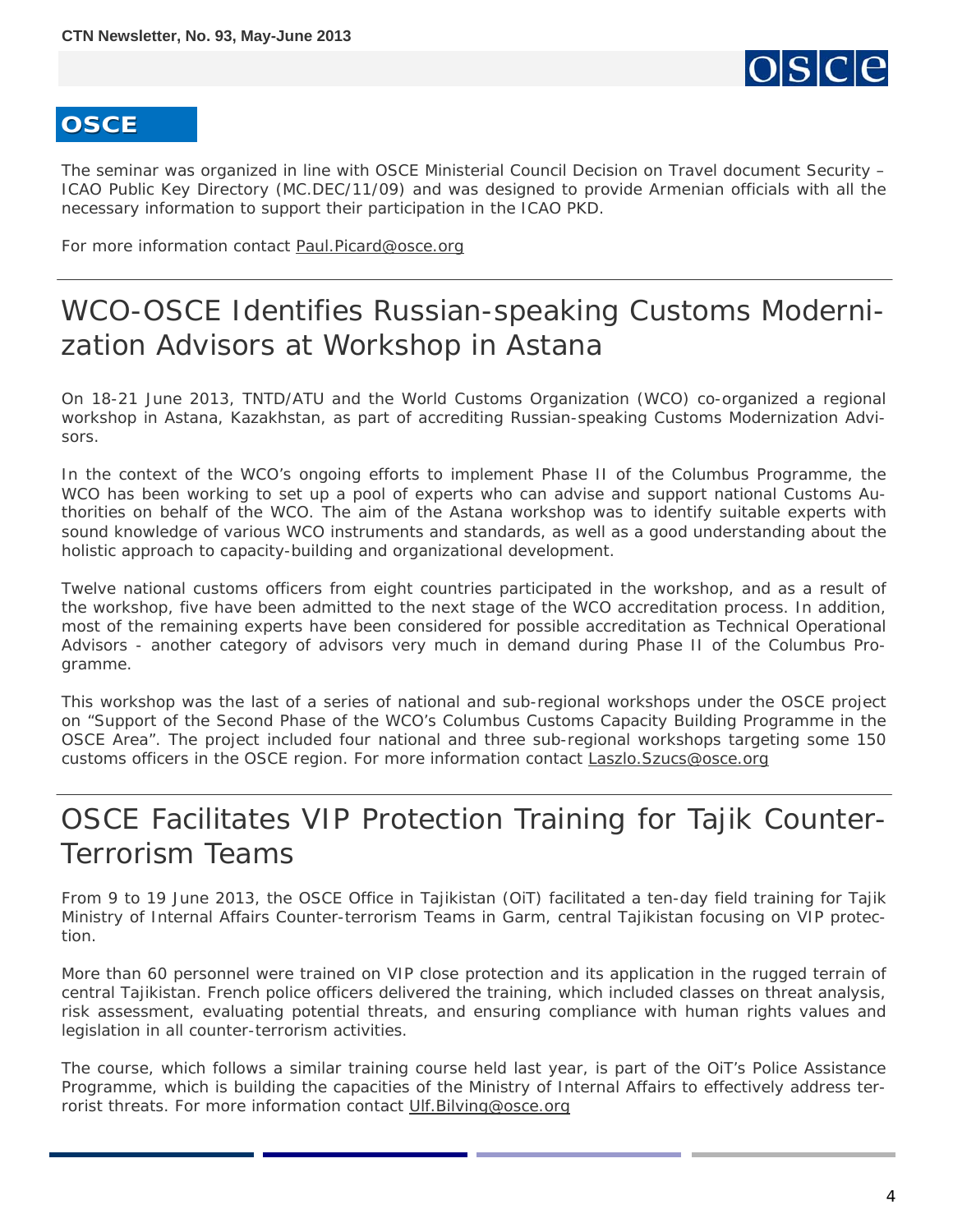

# <span id="page-4-0"></span>Inter-agency Working Group Discusses Planned National Strategy to Prevent and Combat Violent Extremism and Radicalization that Lead to Terrorism

On 21 June 2013, the inter-agency working group responsible for the drafting of a national strategy to prevent and combat Violent Extremism and Radicalization that Lead to Terrorism (VERLT) in Tajikistan, held its inaugural meeting in Dushanbe.

Discussions led to an agreement on the drafting terms of reference for the conduct of the group's tasks and developing a scope of work leading to the formulation of a national strategy to prevent and counter VERLT, a vital document that will lead the project into its third and final phase.

The working group is chaired by the National Security Council and facilitated by the OSCE Office in Tajikistan, and comprised of 18 government agencies, civil society representatives, and the OiT. The working group will serve as a platform for analysis, awareness raising and exchange of best practices.

For more information contact [Ivan.Calabuig-Williams@osce.org](mailto:Ivan.Calabuig-Williams@osce.org)

# OSCE Facilitates Co-operation on Anti-money Laundering between Ukraine's and Kyrgyzstan's Financial Intelligence **Services**



A week-long needs assessment to identify top priorities for increasing the investigative and legal capacities of Kyrgyzstan's State Financial Intelligence Service to combat money laundering and terrorist financing, organized with support of the OSCE's economic and environmental dimension, ended on 12 July 2013 in Bishkek.

The needs assessment was conducted by the First Deputy Head of Ukraine's State Financial Monitoring Service, an expert in the area of anti-money laundering and counter-terrorism financing. The expert met representatives of Kyrgyzstan's law enforcement agencies, international organizations and diplomatic missions.

A key focus of the visit was on planning actions required for Kyrgyzstan's removal from the list of nations perceived by the Financial Action Task Force as non-co-operative in the fight against money laundering and terrorist financing. During the visit, Kyrgyzstan's and Ukraine's financial intelligence services also agreed to conduct joint research projects and staff trainings.

For more information contact [Christian.Larson@osce.org](mailto:Christian.Larson@osce.org)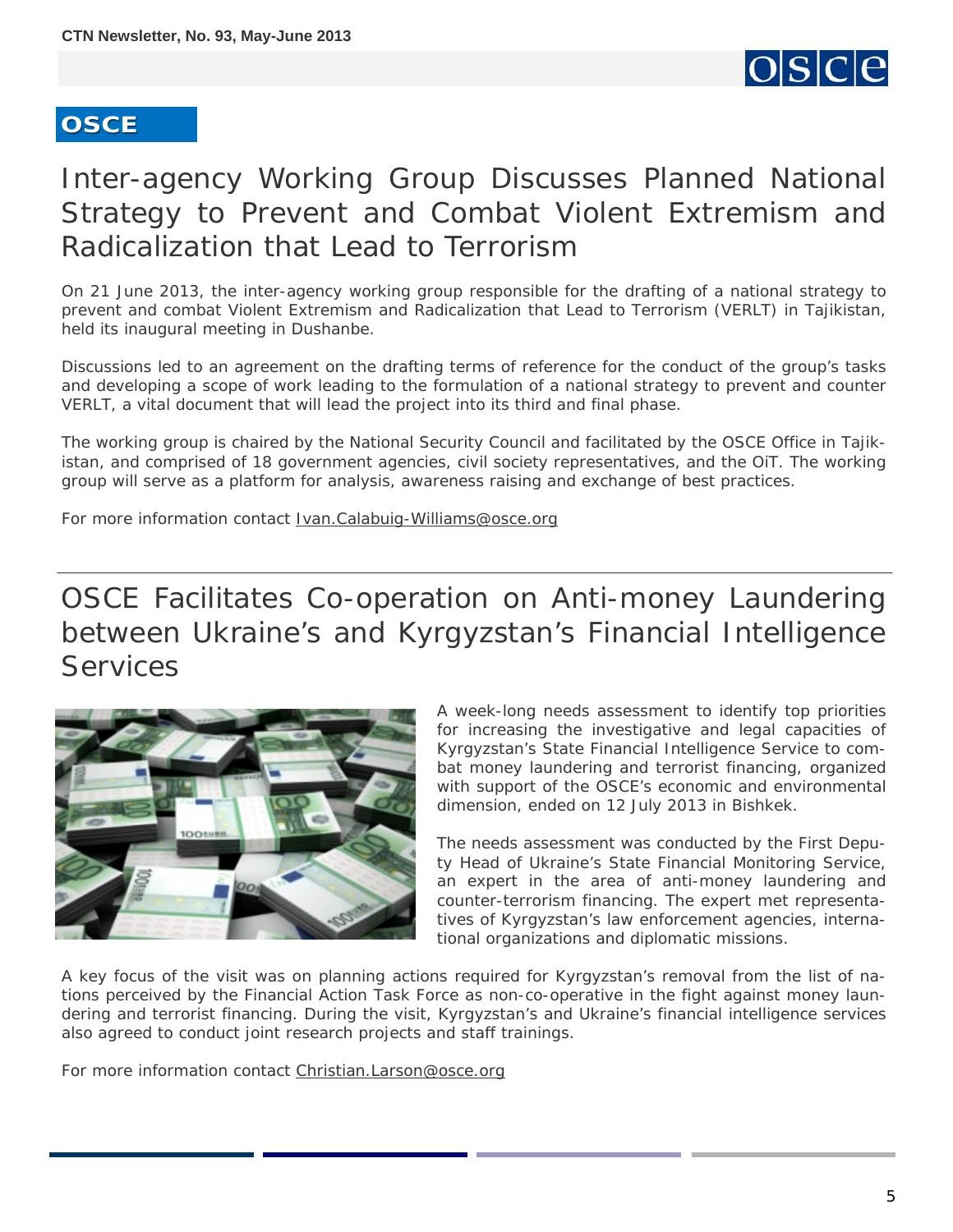

# <span id="page-5-0"></span>OSCE Promotes Analytical Skills of Kyrgyz Anti-terrorism Personnel

Developing the analytical skills of anti-terrorism personnel in Kyrgyzstan was the purpose of a one-week training course that concluded on 31 May 2013 in Bishkek. The course was organized by the OSCE Centre in Bishkek in co-operation with the Anti-Terrorist Centre of the State Committee on National Security of the Kyrgyz Republic (ATC SCNS).

Some 20 officials from the ATC SCNS and related law-enforcement agencies attended the course, which was conducted by four experts from the Turkish National Police. The training covered co-operation between analytical and operational units, data collection and analysis, detecting and countering religious extremism and radicalism, as well as establishing contacts and channels to share information with foreign counterparts.

The training builds on an agreement between the OSCE Centre in Bishkek and the ATC SCNS in the field of fighting terrorism for 2013-2014. Notably, it focuses on improving training and technical capacity of the ATC by conducting training for officers as well as simulation exercises for implementing acquired skills in practice.

For more information contact [Veaceslav.Burgai@osce.org](mailto:Veaceslav.Burgai@osce.org)

# OSCE Trains Border Staff in Kazakhstan on Anti-crime and Terrorism Strategies



Some 20 border and customs officials from Kazakhstan were trained in best practices to combat organized crime and terrorism during a three-day seminar that began on 19 June 2013 in Aktau, Mangystau Region, Kazakhstan.

The participants included border guards, customs officers, representatives of the National Security Committee and of the Interior Ministry, as well as its regional departments. They were trained on the primary aspects of countering organized crime and terrorism through the use of scenarios and simulations.

The event highlighted the importance of inter-agency cooperation in Kazakhstan in addressing transnational threats, and emphasized the importance of institutions working to-

gether across borders and on a regional level.

The workshop was organized by the OSCE Centre in Astana in co-operation with the Border Management Programme for Central Asia of the European Union and United Nations Development Programme.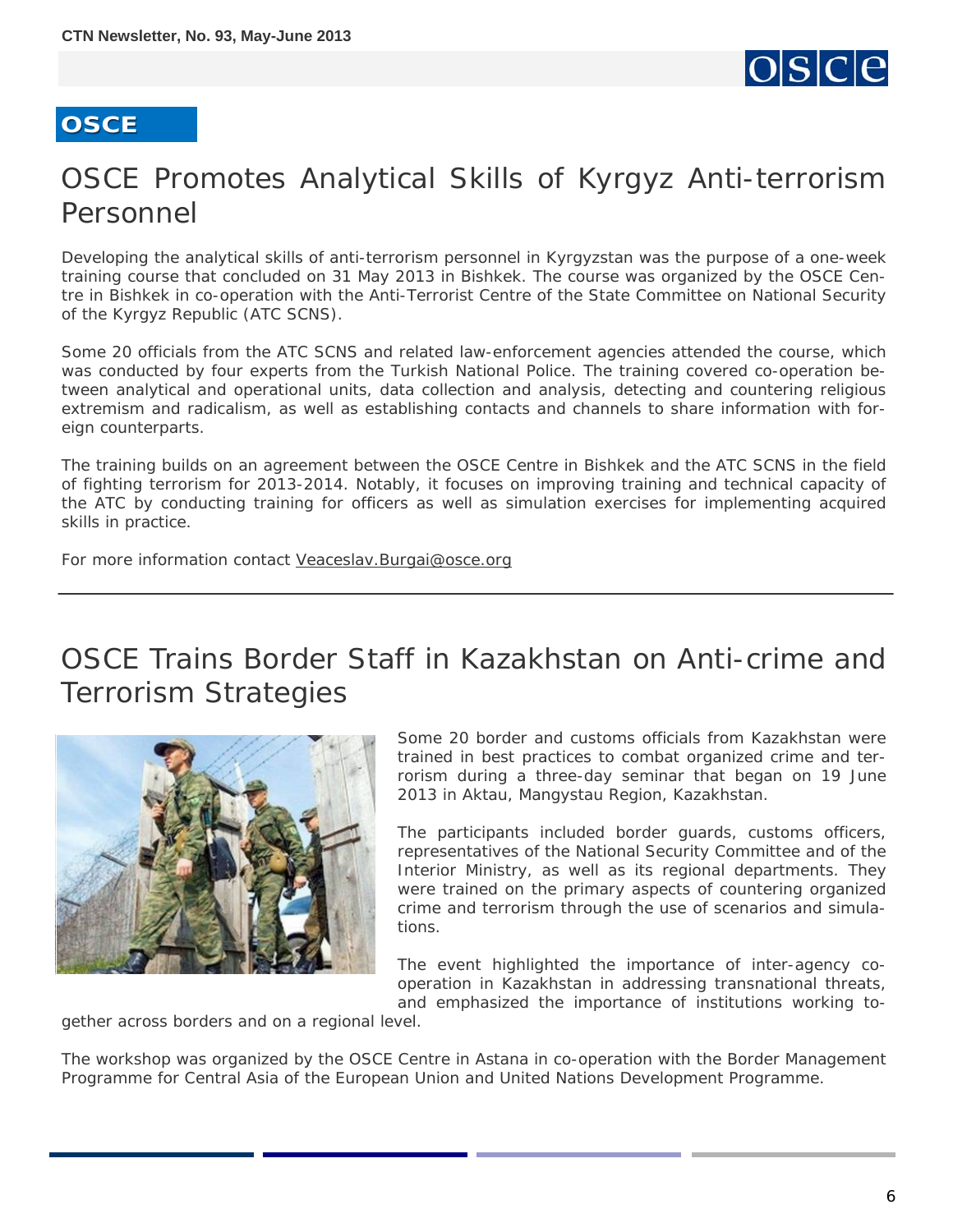

# <span id="page-6-0"></span>OSCE Promotes Preventive Aspects of Terrorist Bombings Convention in Sarajevo

On 5 June 2013, TNTD/ATU and the Ministry of Security of Bosnia-Hercegovina (BiH), with the support of the OSCE Mission to BiH organized a roundtable on the implementation of preventive steps related to the International Terrorist Bombings Convention, in Sarajevo, Bosnia and Herzegovina.

The purpose of the event was to facilitate expert discussions and generate new initiatives on controlling explosives and legal precursors such as fertilizers to help prevent them being used by terrorists.

More than 30 experts from various public institutions and private business took part in the discussions. Among other issues, the need to invest more resources to enhance the security of explosives for industrial use, particularly in warehouses, was discussed. In relation to chemicals of common use in industries, which may be used as ingredients to prepare homemade explosives, participants understood the risk posed by the current low level of control of these substances.

As a follow up to the workshop, the BiH Ministry of Security stressed it would continue assessing the existing and potential threats in connection with the substances discussed in order to bring the legal framework as well as law enforcement intervention in line with the threat.

For more information contact [Manuel.Marion@osce.org](mailto:Manuel.Marion@osce.org)

# OSCE Facilitates Training on Risks, Motives and Physiological Support for Informants



On 17-21 June 2013, the OSCE Mission in Kosovo organized a training for 14 officers from several specialized directorates of the Kosovo Police (KP) on risks, motives and physiological support for informants.

The course aimed at enhancing the capacities of KP officers to effectively and ethically handle informants as legitimate law enforcement resource. Training sessions focused on approach methods, rapport establishment and recruitment, handling and controlling, motivation and rewards, ethics and human rights, as well as risks and problem areas associated with collaboration with informants.

For more information contact [Ibrahim.Gultekin@osce.org](mailto:Ibrahim.Gultekin@osce.org)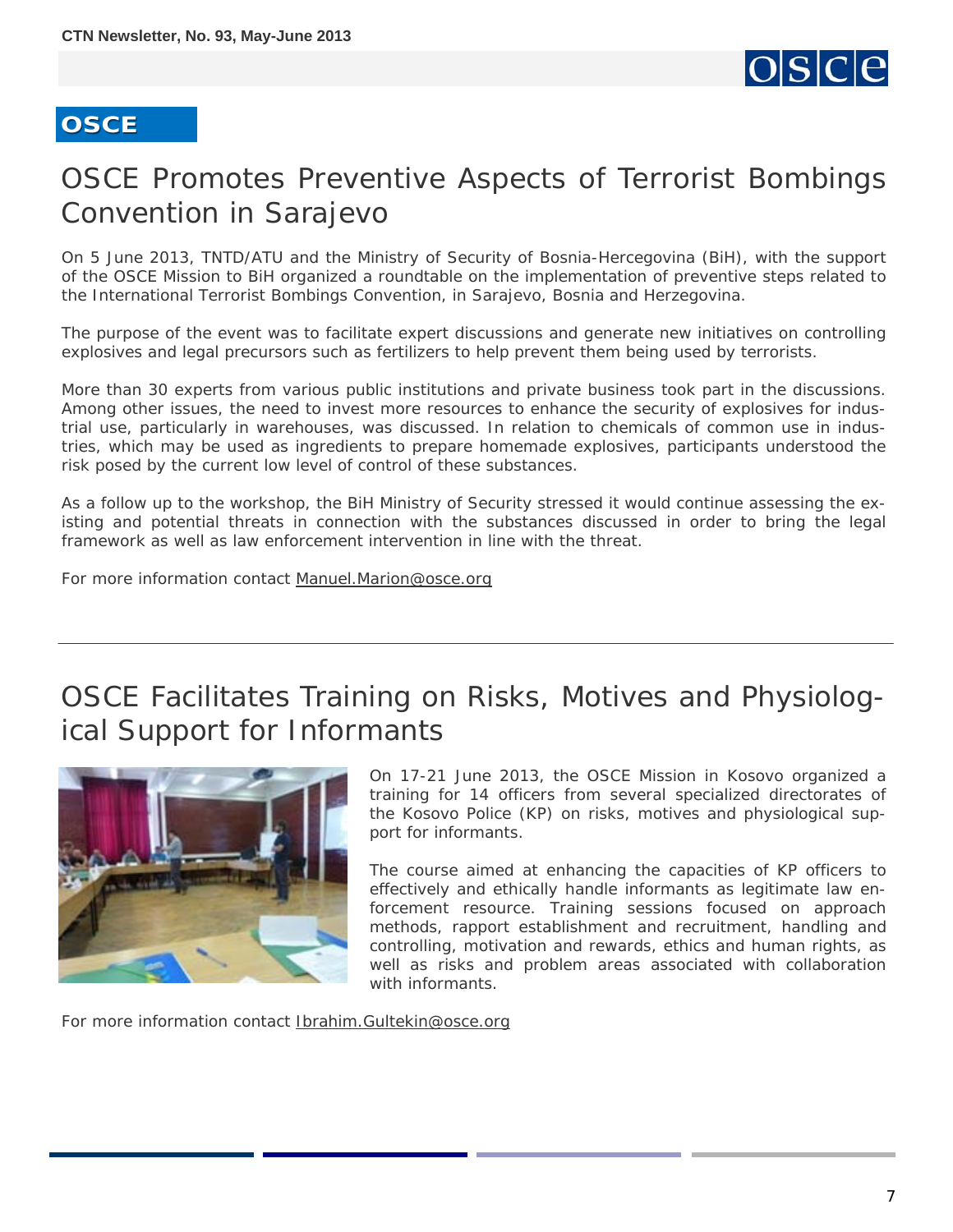

# <span id="page-7-0"></span>OSCE Assists Officers with Criminal Intelligence Analysis



From 03 to 14 June 2013, the OSCE Mission in Kosovo organized a training programme on Criminal Intelligence Analysis and Design IBase for Criminal Intelligence Analysis for 15 officers and analysts of the Kosovo Police Directorate for Intelligence and Analysis.

Participants learned and gained experience on the application of the appropriate techniques to gather, sort and collate relevant raw data and information, as well as how to evaluate and analyse data to produce intelligence reports using various techniques, instruments and software programs. In addition, the participants were also taught how to create and manage databases.

With the implementation of the Intelligence-Led Policing (ILP) concept being considered as one of the highest priorities by the KP, the Ministry of Internal Affairs and the international organizations assisting the KP, this training was delivered in accordance with the needs identified in the ILP strategy and action plan supported by the OSCE Mission in Kosovo.

For more information contact **Ibrahim.Gultekin@osce.org** 

# OSCE Trains Police Officers on Collecting Intelligence Data on Terrorism in Skopje

The OSCE Mission to Skopje in co-operation with the Interior Ministry held a specialized training course for police officers in Skopje from 27 to 31 May 2013 on collecting operational intelligence data on terrorism.

Some 25 newly recruited police officers were trained on issues related to the financing of terrorism, methods of intelligence data collection, and its efficient use to prevent and combat terrorism. The training was delivered by three experts from the Turkish Intelligence Academy (ISAK).

The course is part of the Mission's activities to strengthen the capacity of the Interior Ministry to deal with transnational threats.

For more information contact [Mikail.Turker@osce.org](mailto:Mikail.Turker@osce.org)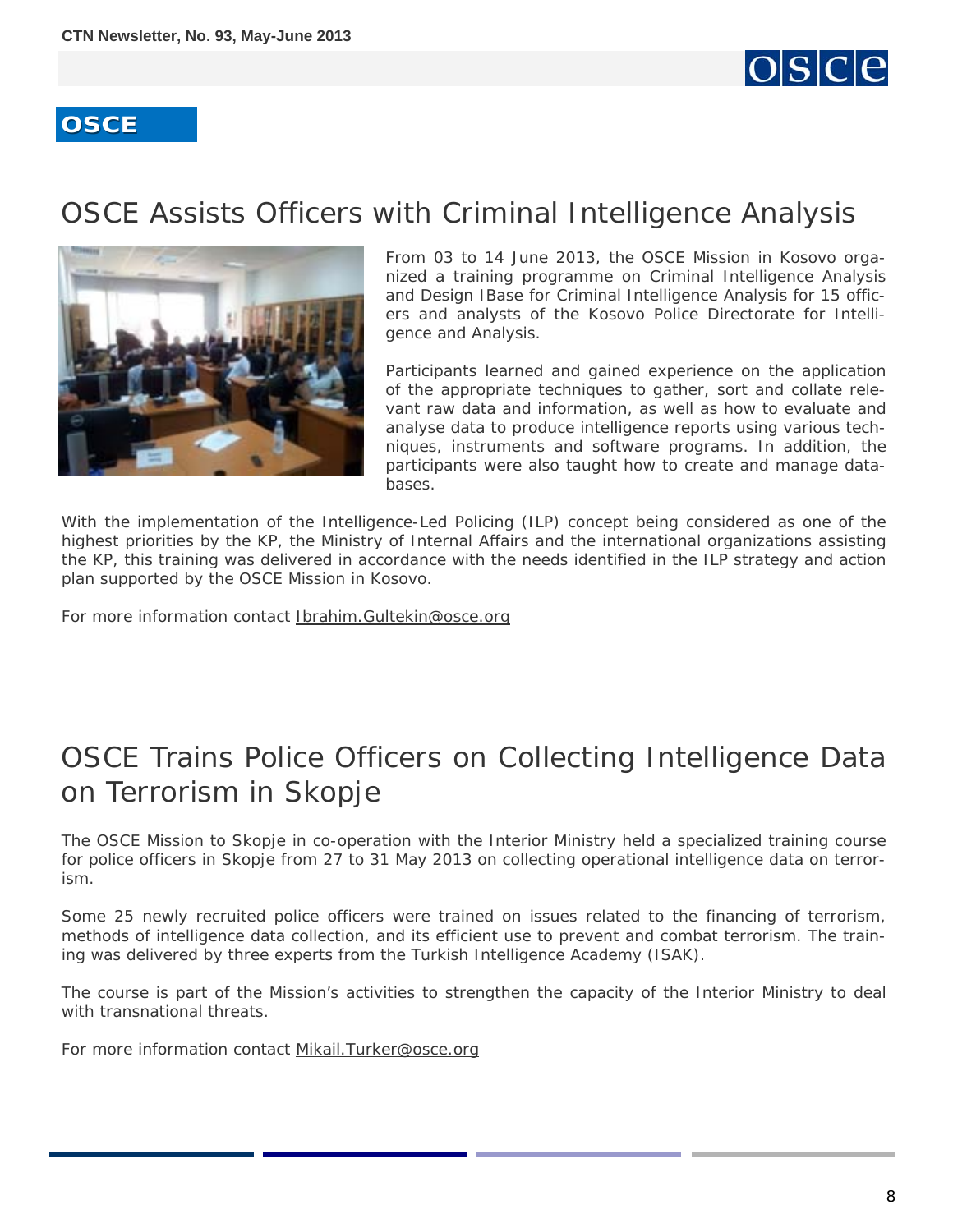

### <span id="page-8-0"></span>Noteworthy

- On 30-31 May 2013, the **ODIHR Human Rights and Anti-Terrorism Programme contributed to national consultations organized by the Ministry of Human Rights and Transitional Justice of Tunisia to discuss the elaboration of a new anti-terrorism law** with representatives from relevant Ministries, the civil society and international organizations. ODIHR's presentation focused on how to ensure the compliance of national legislation to counter terrorism with international human rights standards.
- **Contributions to Finalizing the New Counter-Terrorism Action Plan in Montenegro, 8-9 May 2013, Podgorica.** On the invitation of the authorities of Montenegro, the OSCE (TNTD/ATU, OCEEA) and UNODC conducted a second mission to Podgorica to finalize the draft of the new Action Plan (2013-2014) for the Strategy for Prevention and Suppression of Terrorism, Money Laundering and Terrorist Financing. The team met with experts from the Police Directorate, Ministry of Interior, Agency for National Security, High Court, Ministry of Defence and the Administration for Prevention of Money Laundering and Financing Terrorism. Issues related to capacity building for better implementation of the new Action Plan by OSCE and UNODC were discussed. This mission was a follow-up to the assessment mission in November 2012 and the OSCE stands ready to help implement the new Action Plan.

### On the Web

- Updated overview of OSCE Counter-Terrorism Related Commitments [http://www.osce.org/](http://www.osce.org/atu/26365) [atu/26365](http://www.osce.org/atu/26365)
- $\Rightarrow$  OSCE Online Expert Forum Series on Terrorist Use of the Internet: Threats, Responses and Potential Future Endeavors. Final Report <http://www.osce.org/atu/102266>
- $\Rightarrow$  Preventing Terrorism through Countering Radicalization and Violent Extremism in Europe, Opening Address by H.E. Lamberto Zannier, OSCE Secretary General, Budapest, Hungary, 29-30 May 2013 <http://www.osce.org/atu/102248>
- $\Rightarrow$  Youth Engagement to Counter VERLT, Report on Findings and Recommendations, [http://](http://www.osce.org/atu/103352) [www.osce.org/atu/103352](http://www.osce.org/atu/103352)
- $\Rightarrow$  Background Paper on addressing Transnational Threats and Challenges in the OSCE Region: The Human Dimension, OSCE Annual Security Review Conference, Vienna, 26 - 28 June 2012 [http://](http://www.osce.org/odihr/91694) [www.osce.org/odihr/91694](http://www.osce.org/odihr/91694)
- $\Rightarrow$  The Challenges and Advantages of Electronic Travel Documents [http://www.icao.int/publications/](http://www.icao.int/publications/journalsreports/2013/MRTD_Report_Vol8_No2.pdf) [journalsreports/2013/MRTD\\_Report\\_Vol8\\_No2.pdf](http://www.icao.int/publications/journalsreports/2013/MRTD_Report_Vol8_No2.pdf)
- $\Rightarrow$  To Protect and Prevent: Outcomes of a Global Dialogue to Counter Terrorist Abuse of the Nonprofit Sector [http://www.globalct.org/publications/to-protect-and-prevent-outcomes-of-a-global](http://www.globalct.org/publications/to-protect-and-prevent-outcomes-of-a-global-dialogue-to-counter-terrorist-abuse-of-the-nonprofit-sector/)[dialogue-to-counter-terrorist-abuse-of-the-nonprofit-sector/](http://www.globalct.org/publications/to-protect-and-prevent-outcomes-of-a-global-dialogue-to-counter-terrorist-abuse-of-the-nonprofit-sector/)
- $\Rightarrow$  Updated FATF Best Practices on Recommendation 8 on Non-Profit Organizations [http://www.fatf](http://www.fatf-gafi.org/documents/documents/bpp-npo-2013.html)[gafi.org/documents/documents/bpp-npo-2013.html](http://www.fatf-gafi.org/documents/documents/bpp-npo-2013.html)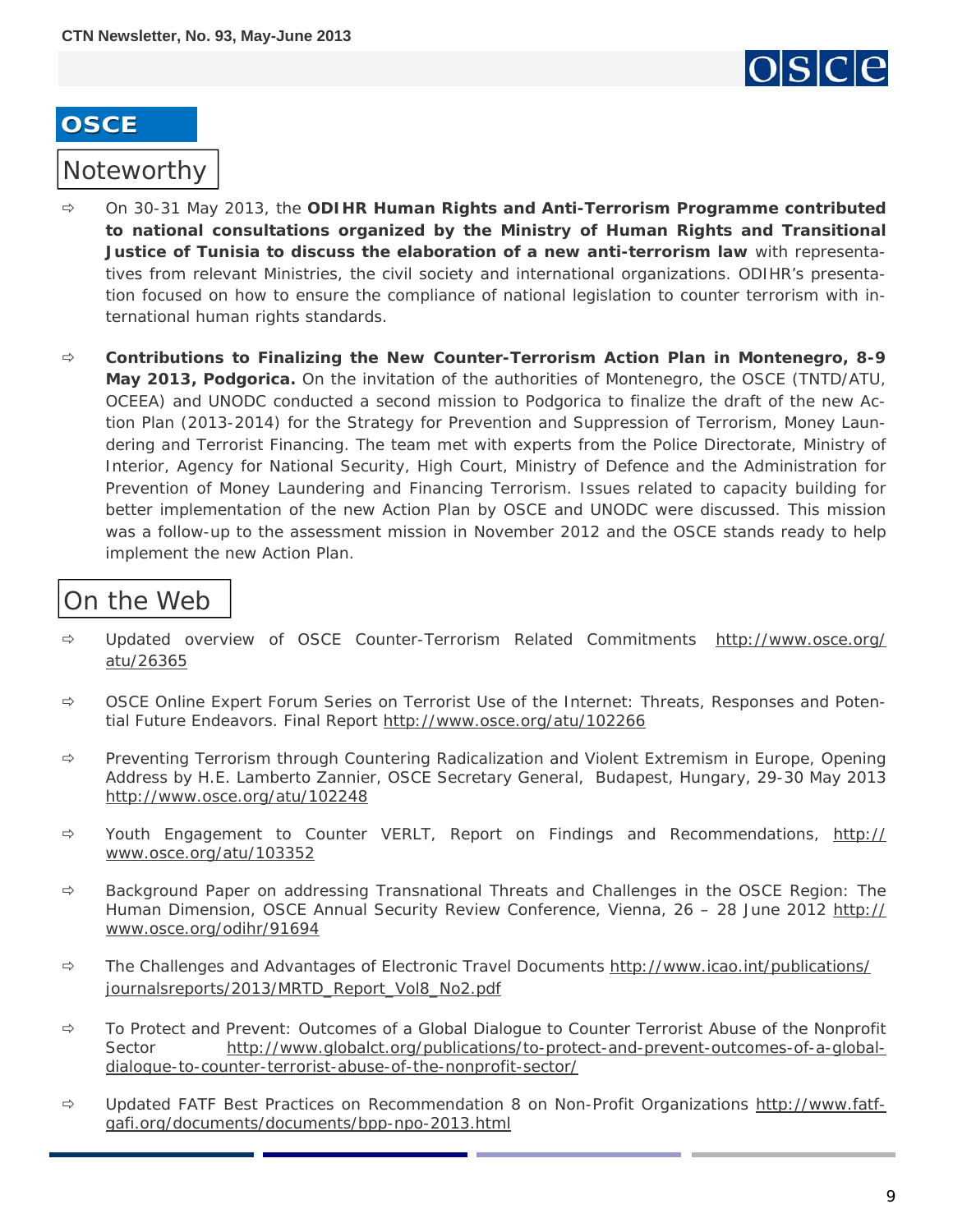

### <span id="page-9-0"></span>Upcoming Events

- **Seminar on Community Policing and Countering VERLT, 4-5 September 2013, Pristina**  TNTD/ATU jointly with the OSCE Mission in Kosovo will organize this seminar with the purpose of facilitating a discussion among experts, public authorities and civil society stakeholders on promoting a multi-dimensional understanding of the VERLT threat, recognizing its interlinkages between security and human rights dimensions. In addition, the seminar will discuss effective policies and measures to counter VERLT. In this context, the seminar will explore how Public-Private Partnerships and a community policing approach can contribute to countering VERLT as part of an effective, comprehensive approach to preventing and combating terrorism. For more information contact [Jarkko.Jokinen@osce.org](mailto:Jarkko.Jokinen@osce.org)
- **21st OSCE Economic and Environmental Forum**, **11-13 September 2013, Prague** TNTD/ ATU will participate in this forum with the theme of Increasing stability and security: Improving the environmental footprint of energy-related activities in the OSCE region. TNTD plans to organize a side event to introduce the guidebook on Good Practices Guide on Non-Nuclear Critical Infrastructure Protection from Terrorist Attacks Focusing on Threats Emanating from Cyberspace. For more information contact [Laszlo.Szucs@osce.org](mailto:Laszlo.Szucs@osce.org)
- **Regional Expert Workshop on Co-operation in the Mediterranean Basin, 17-18 September 2013, Malaga, Spain –** TNTD/ATU will organize a workshop on *the Implementation of the Universal Legal Instruments against Terrorism as a Way to Enhance Counter-Terrorism Cooperation in the Mediterranean Basin* jointly with the UNODC and in close co-operation with the Ministry of the Interior of Spain. The primary goal of the workshop is to facilitate discussions at the expert level on the state of play, gaps and challenges for an effective and timely exchange of operational information on terrorists and terrorist networks. The event will also provide the opportunity to share expertise and best practices, including co-operation in criminal matters, particularly on the pre-investigation, investigation and prosecution phases. For more information contact [Ma](mailto:Manuel.Marion@osce.org)[nuel.Marion@osce.org](mailto:Manuel.Marion@osce.org)
- **Conference on Priority Issues for International Co-operation in the Fight against Terrorism, 10-11 October 2013, Kyiv, Ukraine**. This conference will be organized by the 2013 Ukrainian OSCE Chairmanship with the support of the TNTD/ATU. The aim of the conference is to facilitate discussions on some of the latest policy options and concerns in key areas for international cooperation in the fight against terrorism, namely:
	- Countering violent extremism and radicalization that lead to terrorism;
	- Encouraging Public-Private Partnership: business and civil society initiatives;
	- Promoting law-enforcement co-operation and protecting human rights and fundamental freedoms and the rule of law in the context of measures to prevent and counter terrorism;
	- Implementing the new OSCE Consolidated Framework for the Fight against Terrorism: exchange of information on countering terrorism between the participating States and the relevant institutions (agencies).

For more information contact [Jarkko.Jokinen@osce.org](mailto:Jarkko.Jokinen@osce.org) or [Mehdi.Knani@osce.org](mailto:Mehdi.Knani@osce.org)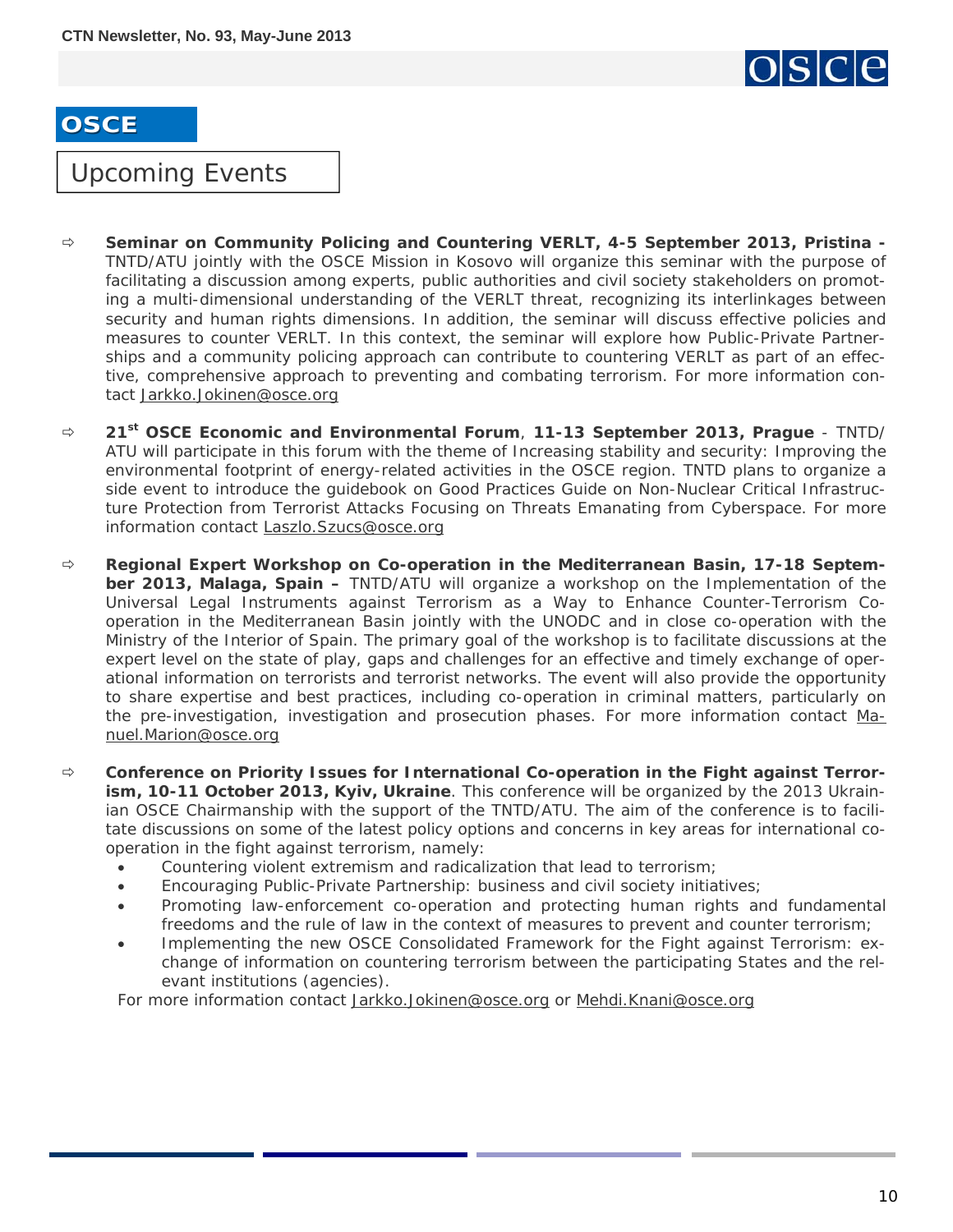

#### <span id="page-10-0"></span>**UN News UN News**

International Counter-Terrorism Focal Points Conference on Addressing Conditions Conducive to the Spread of Terrorism and Promoting Regional Cooperation



On 13-14 June 2013, TNTD/ATU participated in this conference organized by the United Nations Counter Terrorism Implementation Task Force (CTITF) and Switzerland at the United Nations Office in Geneva.

The conference brought together national counterterrorism focal points from around the world to discuss good practices in the UN Global Counter Terrorism Strategy's implementation. Specifically the conference focused on Pillar I of the Global Strategy which cites "conflicts, dehumanization of victims of terrorism in all its forms and manifestations, lack of the rule of law and violations of human rights, ethnic, national and religious discrimi-

nation, political exclusion, socio-economic marginalization and lack of good governance" as key elements that are conditions conducive to the spread of terrorism, and sought to identify practical ways, including through civil society input, to implement them adequate responses

In his opening keynote speech, H.E. Didier Burkhalter, Vice-President of the Federal Council and Foreign Minister of Switzerland informed participants about the 2014 Swiss OSCE Chairmanship and the interest to explore possibilities of greater synergies between the OSCE, the United Nations and the Global Counter-Terrorism Forum (GCTF).

### Sanctions Lists

- The Chairman of the Committee established pursuant to resolution 1988 (2011) regularly conveys changes to the Committee's list of individuals and entities subject to the assets freeze, travel ban and arms embargo set out in paragraph 1 of Security Council resolution 1988 (2011) adopted under Chapter VII of the Charter of the United Nations. An updated version of the 1988 Sanctions List is accessible in XML, PDF and HTML formats on the [Committee's website](http://www.un.org/sc/committees/1988/list.shtml)
- The Secretariat of the Security Council Committee pursuant to resolutions 1267 (1999) and 1989 (2011) regularly conveys updates to the Committee's list of individuals and entities subject to the assets freeze, travel ban and arms embargo set out in paragraph 1 of Security Council resolution 1989 (2011) adopted under Chapter VII of the Charter of the United Nations. An updated version of the Al-Qaida Sanctions List is accessible in XML, PDF and HTML formats on the [Committee's](http://www.un.org/sc/committees/1267/aq_sanctions_list.shtml.) [website](http://www.un.org/sc/committees/1267/aq_sanctions_list.shtml.)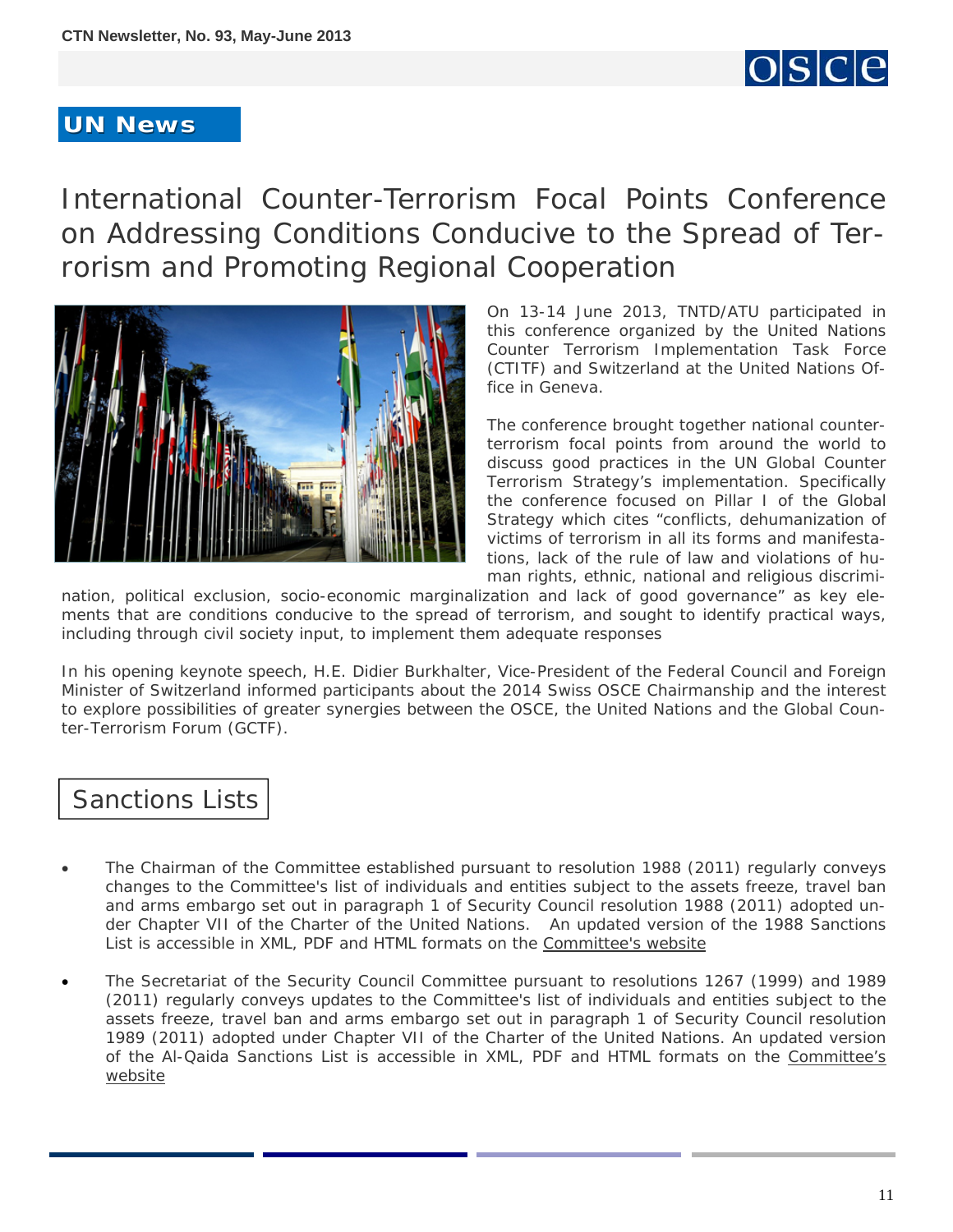

### <span id="page-11-0"></span>**Council of Europe News Council of Europe News**

- On 23 April 2013, Andorra signed *the Convention on Cybercrime* (ETS No. 185) and *the Additional Protocol to the Convention on Cybercrime, concerning the criminalization of acts of a racist and xenophobic nature committed through computer systems* (ETS No. 189).
- On 2 May 2013, Monaco signed *the Convention on Cybercrime* (ETS No. 185).
- On 15 May 2013, Russia ratified *the Convention for the Protection of Individuals with regard to Automatic Processing of Personal Data* (ETS No. 108).
- On 15 May 2013, Georgia signed *the Additional Protocol to the Convention for the Protection of Individuals with regard to Automatic Processing of Personal Data, regarding supervisory authorities and transborder data flows* (ETS No. 181).
- On 17 May 2013, the Czech Republic signed *the Additional Protocol to the Convention on Cybercrime, concerning the criminalization of acts of a racist and xenophobic nature committed through computer systems* (ETS No. 189).
- On 13 June 2013, Italy ratified *the Criminal Law Convention on Corruption* (ETS No. 173) and *the Civil Law Convention on Corruption* (ETS No. 174).

#### **Events**

- $\Rightarrow$  The 5<sup>th</sup> meeting of *the Group of Parties to the Council of Europe Convention on the Prevention of Terrorism* took place on 13 May 2013 in Strasbourg, where representatives from the States Parties to the Convention examined the preliminary draft Thematic Assessment Report on the implementation of Article 6 "Recruitment for Terrorism" of the Convention on the Prevention of Terrorism.
- $\Rightarrow$  The 24<sup>th</sup> meeting of *the Committee of Experts on Terrorism (CODEXTER)* took place on 16 17 May in Strasbourg. Experts from the member states of the Council of Europe discussed future priorities of the Committee, areas of co-operation with international organizations and other questions related to action against terrorism.
- On 28-30 May 2013, *the Committee of Experts on the Operation of European Conventions on Co-Operation in Criminal Matters (PC-OC)* held its 64<sup>th</sup> meeting in Strasbourg. The Committee discussed practical problems concerning the implementation of the Convention on the Transfer of Sentenced Persons and held a special session on mutual legal assistance.
- $\Rightarrow$  The 64<sup>th</sup> plenary meeting of *the European Committee on Crime Problems (CDPC)* took place in Strasbourg on 28 - 31 May 2013.
- $\Rightarrow$  The Ad hoc Drafting Group on Transnational Organized Crime (PC-GR-COT) held its 1<sup>st</sup> meeting on 24 - 26 June 2013 in Paris. PC-GR-COT is preparing a White Paper on trends and developments in transnational organized crime in the Council of Europe Member States, focusing on identifying possible gaps in the criminal law co-operation and providing recommendations in this regard.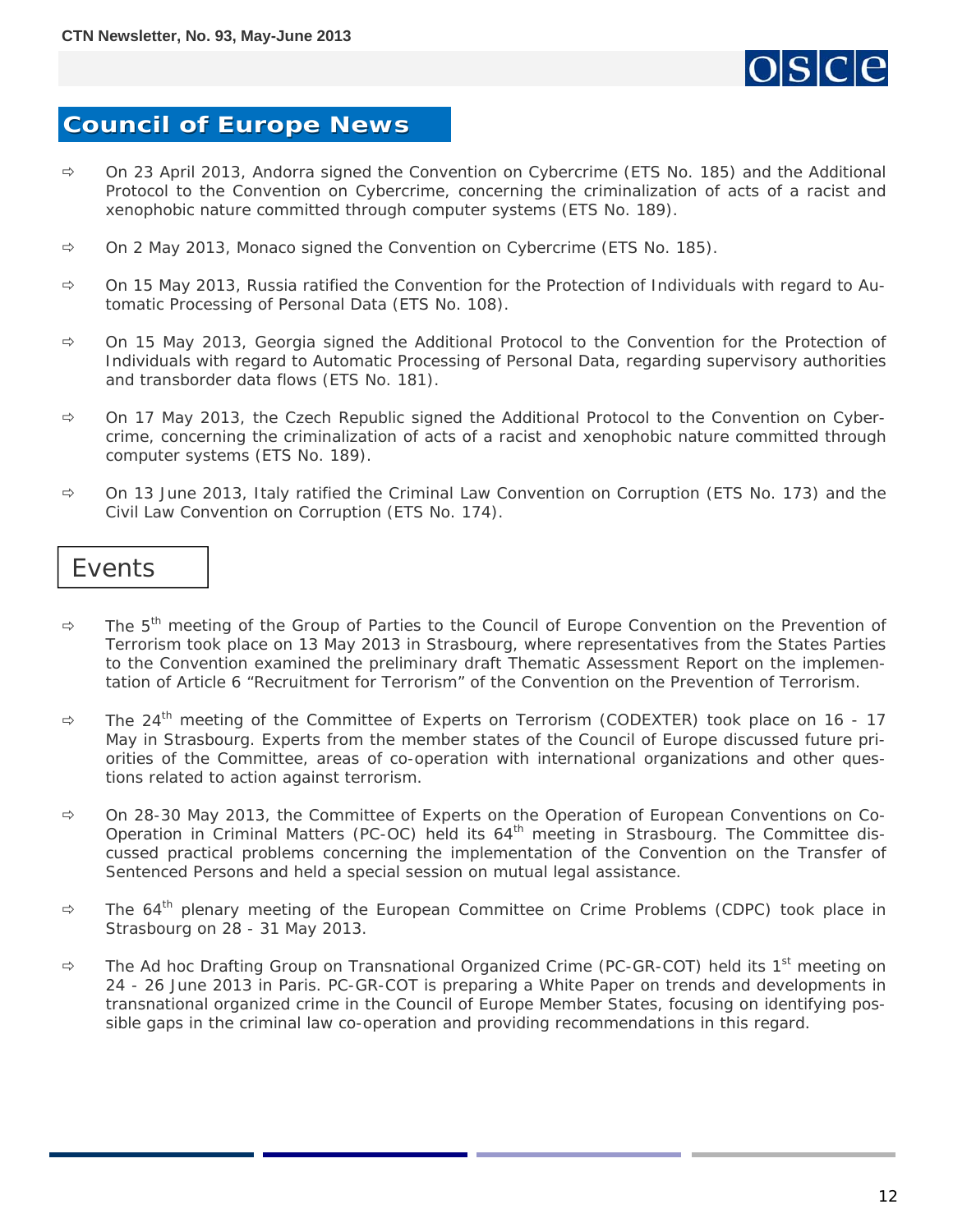

#### <span id="page-12-0"></span>**Council of Europe News Council of Europe News**

- The 9th meeting of *the Cybercrime Convention Committee* took place on 4 5 June 2013 in Strasbourg. During the meeting, the Committee decided to commence the preparation of a draft 2<sup>nd</sup> Additional Protocol to the Convention on Cybercrime (ETS No. 185) regarding transborder access to data.
- On 26 June 2013, *the Committee of Experts on the Evaluation of Anti-Money Laundering Measures and the Financing of Terrorism (MONEYVAL)* published its annual report for 2012 and called on European governments to improve the implementation of measures for fighting money laundering and terrorist financing in the legal, financial and law enforcement fields.

#### *Judgments of the European Court of Human Rights*

 In June 2013, the European Court of Human Rights delivered judgments in two cases *Maskhadova and Others v. Russia* (no. 18071/05) and *Sabanchiyeva and Others v. Russia* (no. 38450/05). For more information click [here](http://hudoc.echr.coe.int/sites/eng/Pages/search.aspx#{"sort":["kpdate Descending"],"languageisocode":["ENG"],"documentcollectionid2":["JUDGMENTS"]})

### Upcoming Events

- $\Rightarrow$  The 42<sup>nd</sup> plenary meeting of the Committee of Experts on the Evaluation of Anti-Money Laundering Measures and the Financing of Terrorism (MONEYVAL) will take place on 16 – 20 September 2013 in Strasbourg.
- $\Rightarrow$  The 25<sup>th</sup> plenary meeting of the Committee of Experts on Terrorism (CODEXTER) will take place on 23 – 24 October 2013 *(tbc)* in Istanbul.
- $\Rightarrow$  The International Conference on Cooperation and Coordination in Counter-terrorism will take place on 24 - 25 October 2013 *(tbc)* in Istanbul.

For more information on the Council of Europe activities against terrorism, please consult [www.coe.int/](http://www.coe.int/terrorism) [terrorism.](http://www.coe.int/terrorism)

#### **INTERPOL News INTERPOL News**

# Project KALKAN Meeting Discusses Terrorist Travel Routes and Radicalization

A Project KALKAN meeting was held in Istanbul between 26 and 27 June 2013 focusing on travel routes being used by suspect terrorists into and out of major conflict zones as well as on lessons learnt in deradicalizing terrorists.

Eighty counter-terrorists practitioners from 29 countries, including four from regional law enforcement organizations attended the meeting including staff from the OSCE Office in Tajikistan. During the two day meeting, 55 cases and almost 120 terrorist profiles and investigative elements were discussed, over 30 different terrorist routes were established, and new suicide terrorist camps identified.